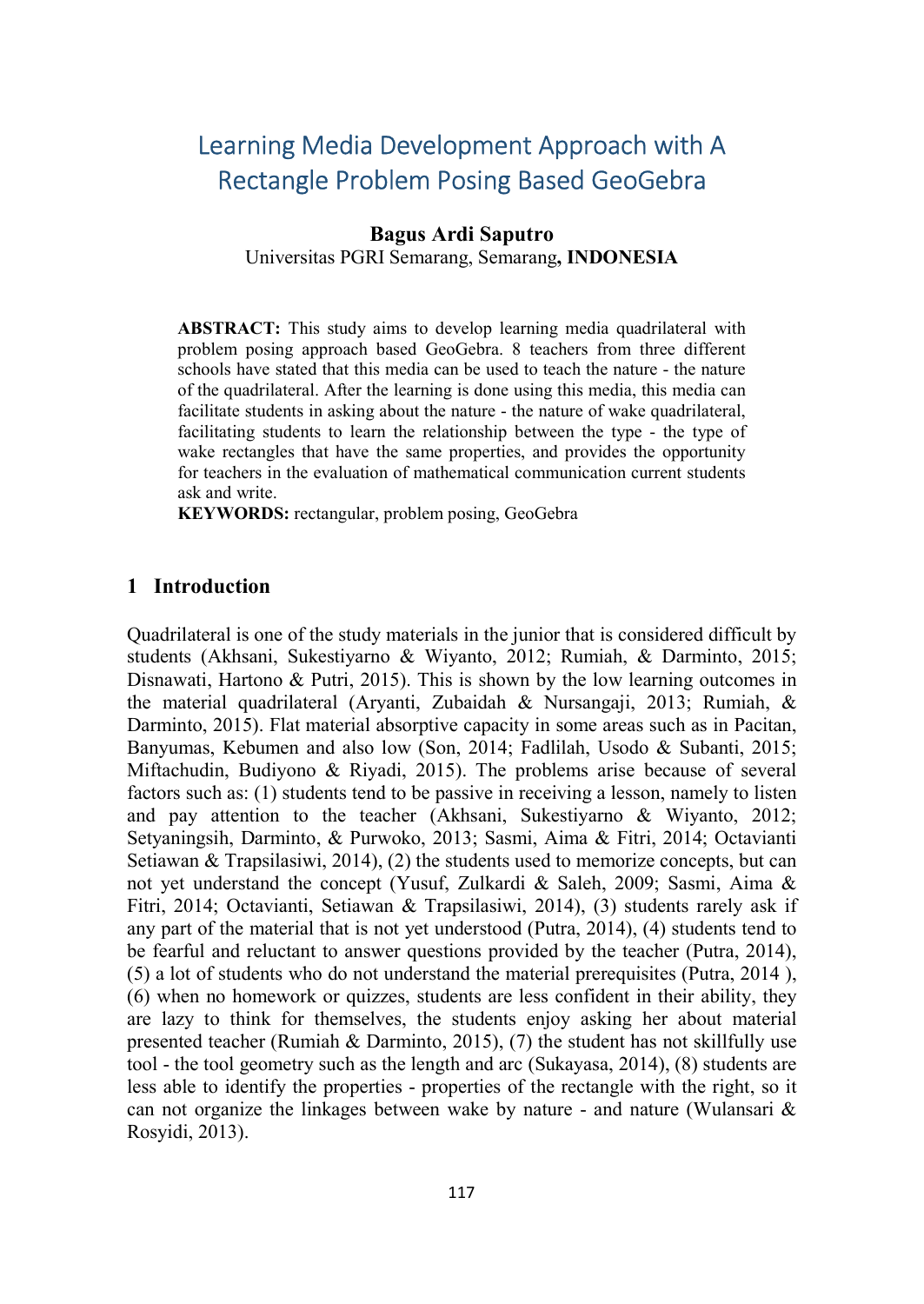The cause of the problem as: learning methods are used mostly still is direct / mechanistic (Putra, 2014), teachers are just giving an example of completion of a problem by using a formula that is suitable and not yet using the form - the form of other representations (Aryanti, Zubaidah & Nursangaji, 2013), delivery of content quadrilateral only use images created on the board using chalk (Akhsani, Sukestiyarno & Wiyanto, 2012; Dwijayanti, 2012), teachers rarely pay attention to the potential, creativity and imagination of the students (Yusuf, Zulkardi & Saleh, 2009; Dwijayanti 2012, Suyadi, 2015), the issue - given problem has only one solution, so it does not facilitate the ability of divergent thinking (Yusuf, Zulkardi & Saleh, 2009).

Efforts suggested in this problem are: Education should provide experience to students to give examples - examples that are not monotonous, and emphasis on nature - the nature of the quadrilateral (Wulansari & Rosyidi, 2013), attention to student motivation (Awaliyah, 2015) and attention to the selection models and methods appropriate to the material (Setyaningsih, Darminto & Purwoko, 2013; Ruminah & Darminto, 2015; Suryadi, 2015), trained from an early age to express ideas or opinions with many asking questions that could provoke the power of reason students (Indahwati, 2015) , using the method of problem solving (Hidayat, 2014), using open-ended questions (Yusuf, Zulkardi, & Saleh, 2009).

Innovation in accordance with suggestions to solve these problems is the use of the model-based learning problem posing GeoGebra. By using problem posing student achievement will be better (Haji 2011; Susanti, Sukestiyarno, & Sugiharti, 2012; Robiah, 2013), understanding of mathematical concepts and understanding about the students will be better (Herath, Siroj & Basir, 2010; Haji, 2011). Problem posing approach also provides an opportunity for students to convey (formulate), forming and asking a simple question or situation based on the information provided in order to solve a complex problem (Haji 2011; Herath, Siroj, & Basir, 2010). By using GeoGebra then (1) painting - painting geometry generated faster than using a pencil, ruler and compass, (2) can be animated and moved by dragging on the object geometries that provide a visual experience, (3) be used as a feedback / evaluation make sure the paintings are made correctly, (4), enables teachers / students to investigate or show properties -sifat that apply to an object geometry (Mahmudi, 2010), increasing the ability to think critically (Ariawan, 2012), to facilitate students to try out, observe, reason and find the idea of an idea - the idea of mathematical (Saputro, Prayito, & Nursyahidah, 2015). Therefore, this study sought to develop learning media rectangular-based approach to problem posing GeoGebra.

### 2 Methodology

The method used is the Research and Development  $(R \& D)$  is a series of the process of developing a design and followed by the research process.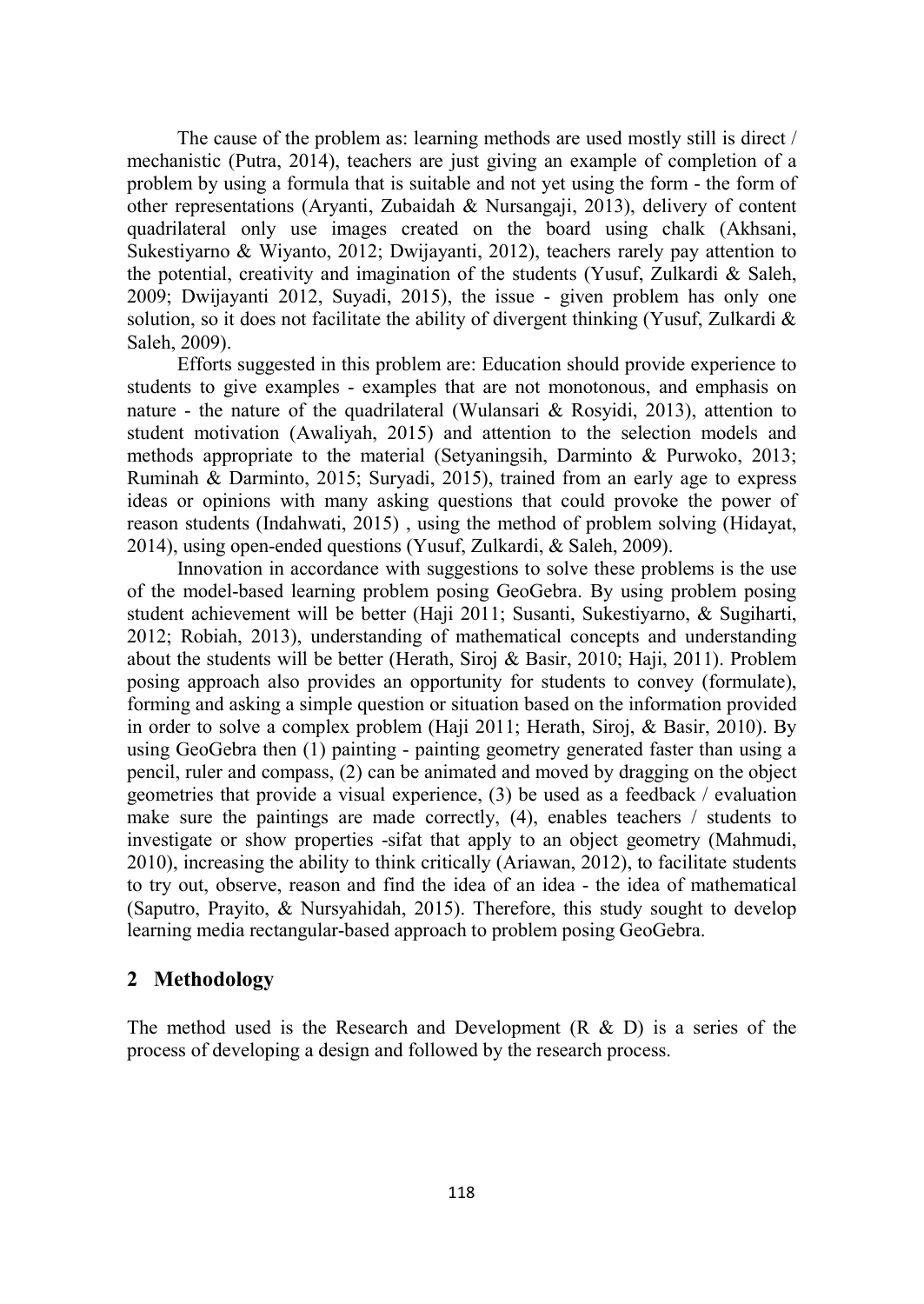

Fig .1.Phase Method Using Research and Development (R & D)

Subjects were junior high school students from several schools in Brebes Central Java province of Indonesia. The instrument used in this study a quadrilateral instructional design approach based GeoGebra problem posing, interview guides, observation sheets incorporating sound recording device and image recording. Interviews were conducted to the junior high school math teacher who was and is teaching material quadrilateral.

# 3 Results

Development of instructional media quadrilateral with problem posing approach based GeoGebra produce three media with the same initial appearance is as shown in Figure 2.



Fig .2.Media Problem Posing

Media created by selecting properties - special properties so wake quadrilateral has a special name. Property that is used to construct one corner is the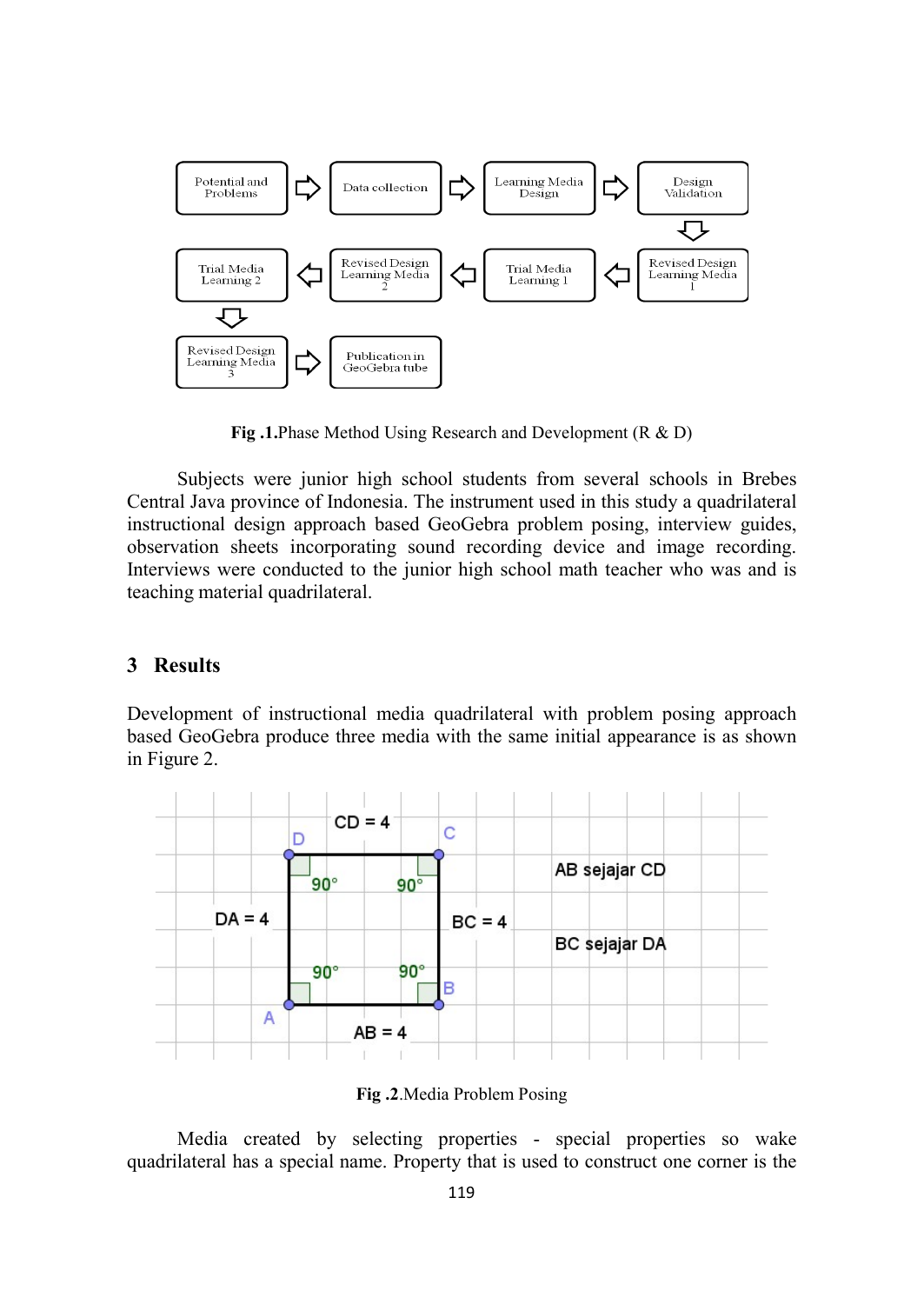elbow - the elbow, a pair of opposite sides are parallel, and a pair of side coincides same length. Of these three properties, they invented the three wake quadrilateral. Every waking quadrilateral is a situation that can raise many questions. Questions questions that the students will be selected by the teacher to be discussed in the classroom. Selected questions are questions that provide an understanding of the nature - the nature of the quadrilateral wake.

The media also comes with an information sheet about the nature - the nature of all wake quadrilateral and student worksheet as media usage instructions. Illustrations contained in the information sheet on purpose to be served by special properties possessed by a square, rectangular, trapezoid, parallelogram, kiteand rhombus. So that students easily understand the peculiarities of each type of the quadrilateral. Student worksheets are designed so that students understand the wake like what they discover. Then give the freedom to explore. Exploration concludes with the question - the question that will be posed to the class.

#### 2 Discussion

#### a. Design Validation

Responses math teacher secondary school to study media quadrilateral, namely (1) teacher - teacher young mathematician with teaching experience of less than 6 years tend to reject the use of this media, it is because they think students - they are incapable of learning with media and approach problem posing. They would suggest that the media is to be used in the classroom and the high caliber students who are already accustomed to using the computer as a media of learning. (2) teacher - a teacher of mathematics with teaching experience of more than 13 years tend to be happy and want to use this media, only a few schools they do not have a computer lab facilities so that most of them feel sad not been able to use this media in a math class. However the teacher - the teacher agrees that the instructional media quadrilateral with GeoGebra-based approach to problem posing can be used to teach the nature - the nature of the quadrilateral wake.

#### b. Trial Media Learning

In the pilot study, the size of which is always fixed for the first media is a corner that has a  $90^\circ$  angle measure. All groups responded that the angle A is always fixed at 90. But for the next question is what are the rectangles that can be formed when shifting points A, B, C, and D, each group has a different answer. The answer from each group are presented in Table 1.

When teachers see students' answers that have been in the recap answer each group presented on teble 1. Then the teacher can understand that some squares are not formed when the first media used. Therefore, by using the LCD screen, the teacher with students can try, if true rectangle is indeed not formed. Once tested, the trapezoid turns can be formed easily. But because the group D do not understand the nature of your trapezoid that has a pair of opposite sides parallel, then the group did not get a trapezoid. Kite can also be formed. Kite formed is the kite with one of its corners is 90<sup>o</sup>.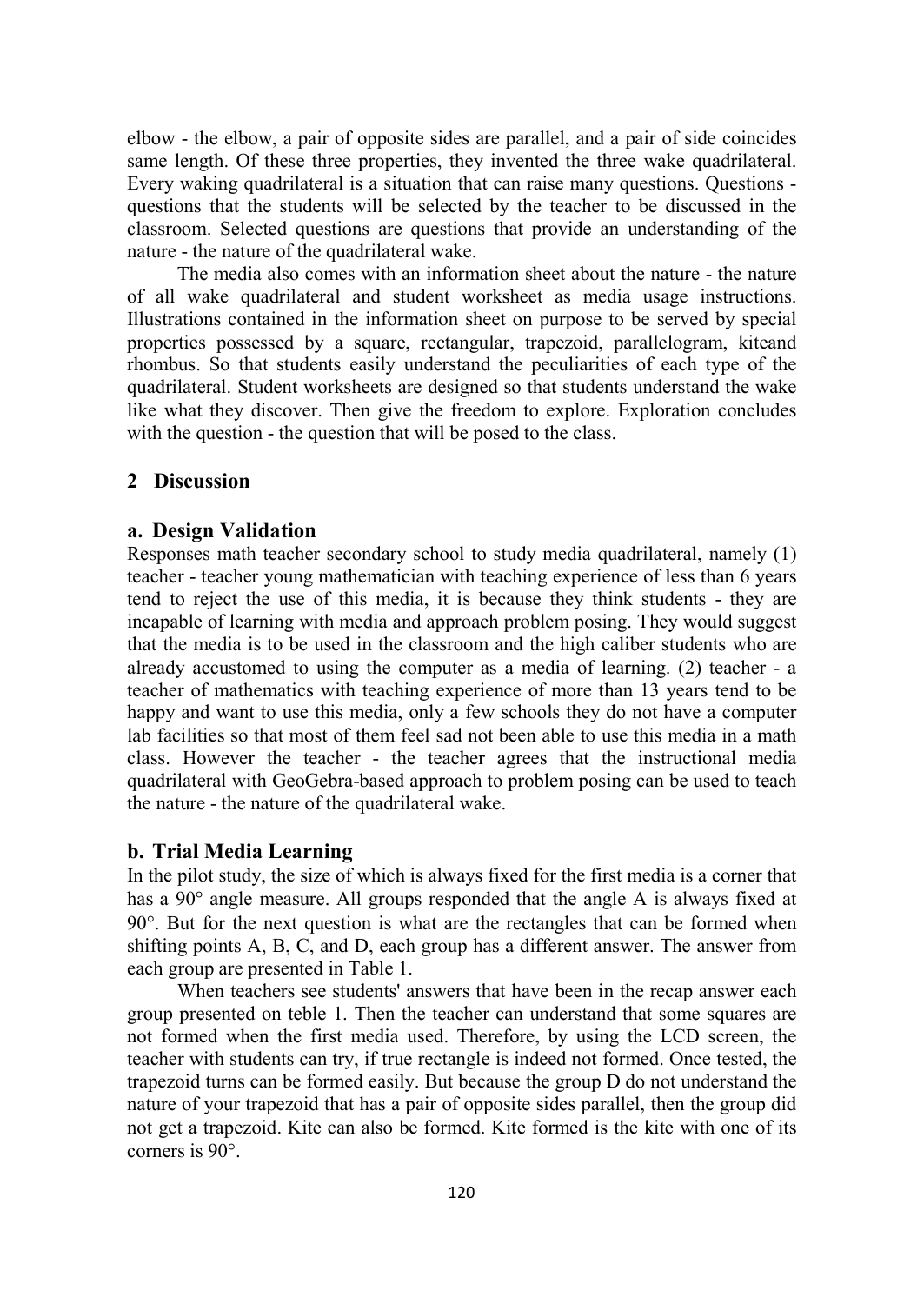|                   | Group |  |  |  |  |
|-------------------|-------|--|--|--|--|
| Rectangular types |       |  |  |  |  |
| Square            |       |  |  |  |  |
| Rectangle         |       |  |  |  |  |
| Kite              |       |  |  |  |  |
| Trapezoid         |       |  |  |  |  |
| rhombus           |       |  |  |  |  |
| Parallelogram     |       |  |  |  |  |

Table .1.Recap Answer Question No. 2

Description:  $\sqrt{\ }$  = formed

When discussing the wake kite. By shifting point C towards point A, it will obtain the square wake. Students look at the size of the  $AB = DA$  and  $BC = CD$ , which is a condition called quadrilateral kite.





Communication between teachers and students

Teacher: Kite assume the character has two pairs of adjacent sides equal in length. Square also has two pairs of adjacent sides equal in length. So the square can be referred to as kite.

Student: I do not agree the teacher!

Teacher: Why do you disagree?

Student: It's square instead of kite.

Teacher: Quadrilateral also has two adjacent sides of the same length. So there is no problem we say that the square is the kite.

From the question no 3 obtained 28 questions. Question - this question consists of 15 questions about the quadrilateral and 13 questions instead of rectangular. The question is not about the quadrilateral consists of 8 questions about the technical use of media created, and 5 questions about the matter to another. Questions about the quadrilateral consisting of nine questions about forming a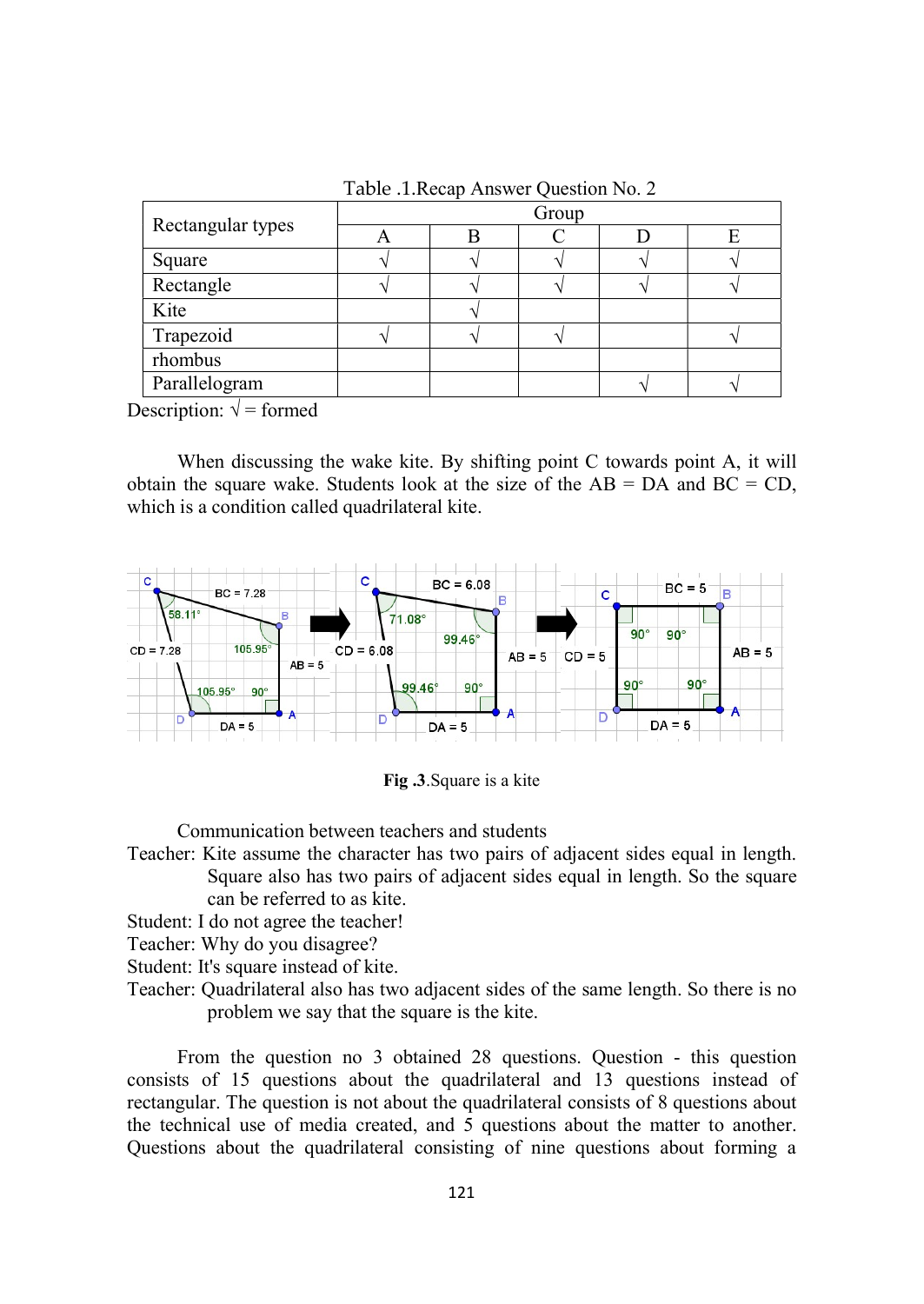quadrilateral and 6 questions about the nature - the nature of the quadrilateral. All questions asked by the students are presented in Table 2.

|  |  | Table 2. Recap Questions from Group 5 |
|--|--|---------------------------------------|
|--|--|---------------------------------------|

| Questions about the technical use of media                             |  |  |  |  |
|------------------------------------------------------------------------|--|--|--|--|
| 1. A corner why can not shift when making a parallelogram?             |  |  |  |  |
| 2. Why can shift the angle B but could just up and down?               |  |  |  |  |
| 3. Why the corner A has only $90^\circ$ size?                          |  |  |  |  |
| 4. Why A corner can not be moved?                                      |  |  |  |  |
| 5. Why is the angle B can not be in the right direction?               |  |  |  |  |
| 6. Why can not the angle B to the left?                                |  |  |  |  |
| 7. Why quadrilateral retains 90° size?                                 |  |  |  |  |
| 8. Why A corner can not be shifted?                                    |  |  |  |  |
| Questions about other materials                                        |  |  |  |  |
| 1. If the angle B is pulled to the angle A will be arbitrary triangle. |  |  |  |  |
| 2. What is the side that is owned by a circle?                         |  |  |  |  |
| 3. What is the degree possessed angle isosceles triangle?              |  |  |  |  |
| 4. Why is angle - elbow length $90^{\circ}$ ?                          |  |  |  |  |
| 5. How many sides a triangle?                                          |  |  |  |  |
| Questions about forming a quadrilateral                                |  |  |  |  |
| 1. Why kite difficult to set up?                                       |  |  |  |  |
| 2. Why can not be shaped rhombus?                                      |  |  |  |  |
| 3. Why kite can not be formed? But why the square can be formed?       |  |  |  |  |
| 4. Why is a rectangle in shape?                                        |  |  |  |  |
| 5. Why rhombus is also difficult in shape?                             |  |  |  |  |
| 6. Why can trapezoid shaped?                                           |  |  |  |  |
| 7. Why parallelogram is very difficult to set up?                      |  |  |  |  |
| 8. Why does not form a trapezoid?                                      |  |  |  |  |
| 9. Why angles B and C if it is pulled to the top will be a rectangle?  |  |  |  |  |
| Questions about the nature - the nature of the quadrilateral           |  |  |  |  |
| 1. Why wake the same square with rhombus?                              |  |  |  |  |
| 2. Why has the size 90° square corners?                                |  |  |  |  |
| 3. Why the rectangles are facing the same length?                      |  |  |  |  |
| 4. Why does a trapezoid have a pair of parallel sides?                 |  |  |  |  |
| 5. Why rhombus has four sides of equal length?                         |  |  |  |  |
| 6. Why kite have two sides of the same length?                         |  |  |  |  |

When teachers get questions that relate the other material. Teachers can, say that, we are learning about the rectangle, so we can not answer the question it. Later we discuss the question after this study was completed. Meanwhile, when the students started asking questions about the properties of the quadrilateral. Here is your chance to answer the teacher and explain the properties - properties of the quadrilateral and the relationship between the type - the type of quadrilateral. One interesting question is why the building of the student square equal to a rhombus? Answer this question is because a square has the same properties as the rhombus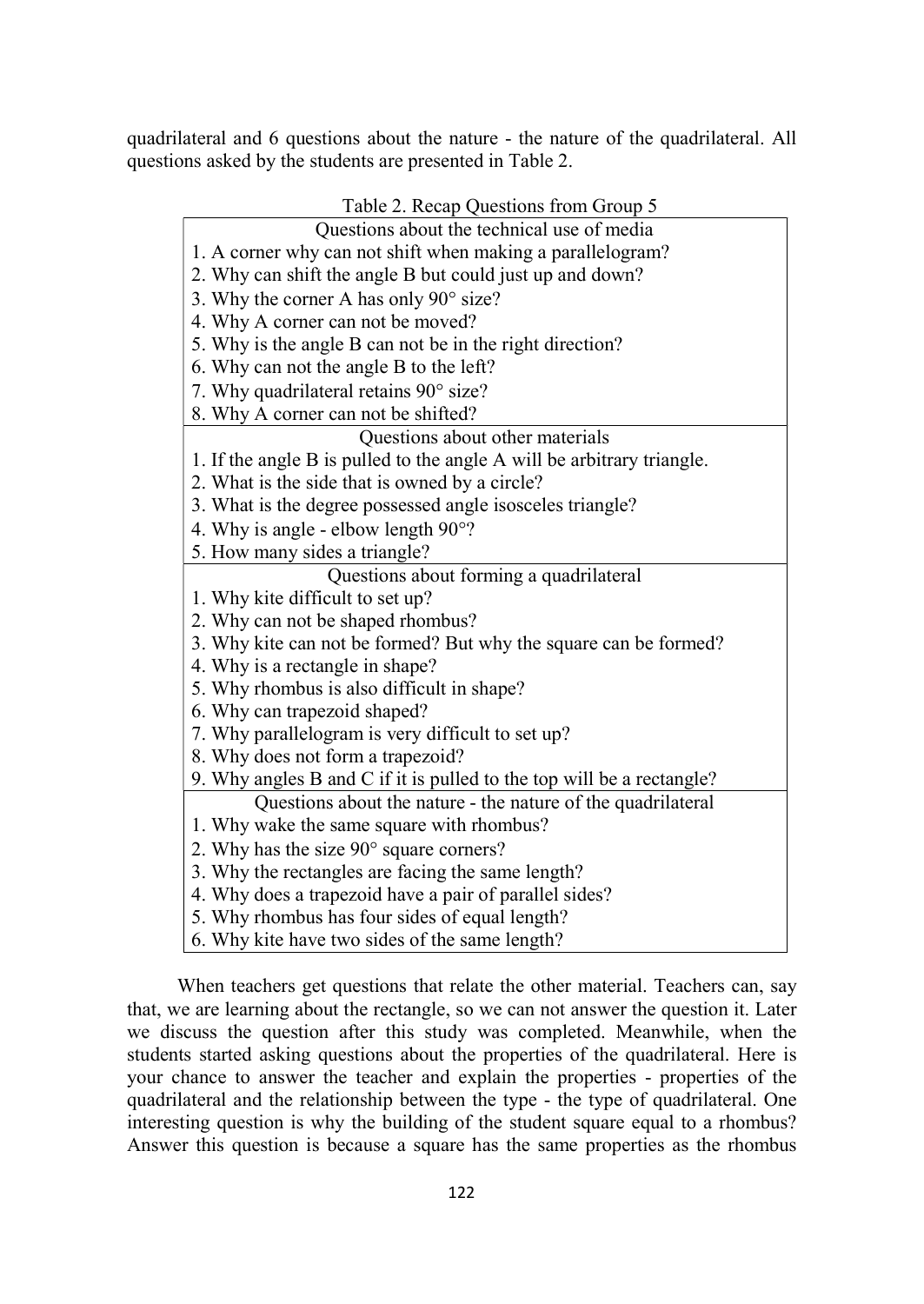which has four sides of equal length. Teachers can use the media to demonstrate what a second is to create a square with sides of 5 units. Then shift the point D to get  $90^\circ$  angle and shift the point C to get side - the side length 5 units. It concluded that a square is a rhombus whose angle  $90^\circ$ . Such a process can certainly be done for other types of quadrilateral.



Most of the questions asked by the students have the same characteristics, namely using the question word "why". This question word indicates the student has a high curiosity. This allows students organize the relationship between each type of rectangular by nature - nature.

The obstacles encountered by teachers for use student learning media are not used to using a computer mouse is in use. So that students are less adept at shifting point. Students also often do so make the scroll to be great. This is an excellent input for the revision process of this learning media is to turn off all GeoGebra tool unless the tool transfer. Media first, second and third will be one to make it more efficient. The findings that are useful for teachers is the teacher can correct the students' mathematical communication is not right when the students express their opinions by speaking and writing.

At the end of learning, the teacher asks the students to write down their thoughts on the learning that has been done. The result is all the group was pleased to learn the instructional media quadrilateral with problem posing approach based GeoGebra. Some of those reasons are:

"Glad to study with a friend for help each other and feel easy because it uses leptop". "This type of learning is actually fun and easy to understand. Because even though the material is solid, it is very easy for us to understand ".

"I think the fun way of teaching".

"I am pleased to learn together - together to discuss about mathematics".

"We are pleased to learn together because it is easier and fun, although a bit complicated".

They also write the difficulties and feelings they experienced during the learning takes place. Difficulties they include:

"The difficulty for us when we shift and make the question"

"Not happy because it is rather difficult because sedikt scramble and noisy"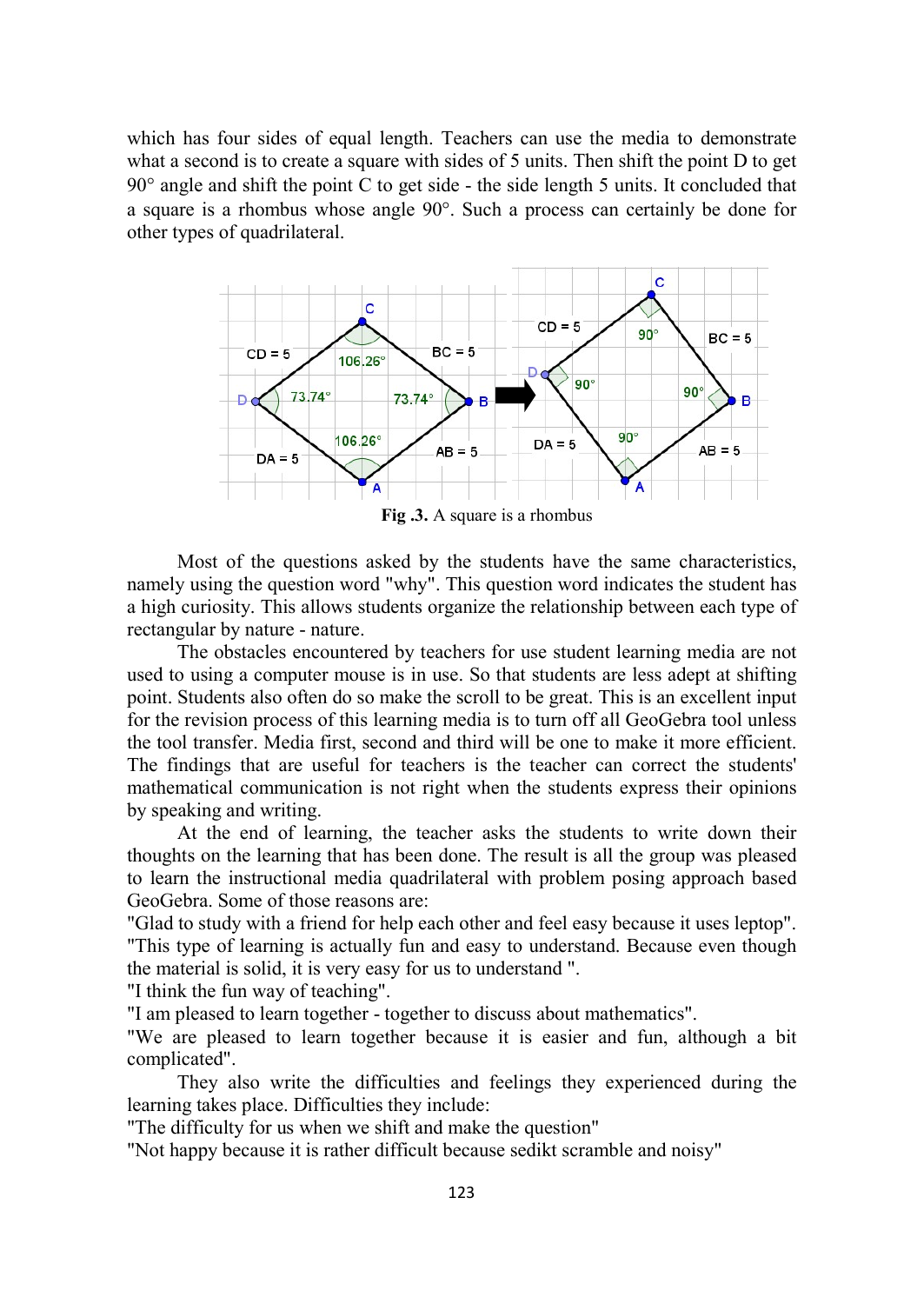"The bad news is our own class commotion"

"That makes it difficult to learn is by clicking on his laptop"

"The explanation is less obvious"

Student difficulties in learning are invaluable advice in using this media. Some things that might be considered is the number of students per group, students' skills in using computers, classroom management and clear communication from teacher to student.

## 2 Conclusion

From the trial learning in the classroom, can be obtained by several things, among others (1) instructional media quadrilateral with problem posing approach based GeoGebra can facilitate students to ask questions and express opinions, (2) can be used to demonstrate visually the relationship between the type - the type of quadrilateral has the same properties, (3) and can be used by teachers in the evaluation of mathematical reasoning, mathematical communication when students ask and write.

## References

- Akhsani, L., Sukestiyarno & Wiyanto (2012). Pengembangan Perangkat Pembelajaran Matematika dengan Metode CIRC Berbasis Membaca Berbantuan CD Interaktif Materi Segiempat Kelas VII. Unnes Journal of Mathematics Education Research, 1(1).
- Ariawan, I. P. W. (2012). Pengembangan Model dan Perangkat Pembelajaran Geometri Bidang Berbantuan Open Software Geogebra. JPP Undiksha, 45(2).
- Aryanti, D., Zubaidah & Nursangaji, A. (2013). Kemampuan Representasi Matematis Menurut Tingkat Kemampuan Siswa Pada Materi Segi Empat di SMP. Jurnal Pendidikan dan Pembelajaran, 2(1).
- Awaliyah, K. (2015). Eksperimentasi Model Pembelajaran ARIAS pada Materi Segiempat Ditinjau dari Motivasi Belajar Siswa Kelas VII SMPN 2 Mirit Tahun Pelajaran 2013/2014. EKUIVALEN-Pendidikan Matematika, 16(1).
- Disnawati, H., Hartono, Y., & Putri, R. I. I. (2015). Eksplorasi Pemahaman Siswa dalam Pembelajaran Bangun Datar Segi Empat di SD Menggunakan Konteks Cak Ingkling. Pythagoras, 7(2).
- Dwijayanti, I. (2012). Pengembangan Perangkat Pembelajaran Matematika Humanistik Berbasis Konstruktivisme Menggunakan ICT Materi Segi Empat Kelas VII. AKSIOMA, 2(2/September).
- Fadlilah, U., Usodo, B., & Subanti, S. (2015). Eksperimentasi Model Pembelajaran Problem Based Learning (Pbl) Dan Discovery Learning (Dl) Dengan Pendekatan Saintifik Pada Materi Segiempat Ditinjau Dari Kecemasan Belajar Matematika Siswa SMP Negeri Kelas VII di Kabupaten Banyumas. Jurnal Elektronik Pembelajaran Matematika. 3(8).
- Haji, S. (2011). Pendekatan Problem Posing dalam Pembelajaran Matematika di Sekolah Dasar. TRIADIK, 14(1), 55-63.
- Herawati, O. D. P., Siroj, R. A., & Basir, M. D. (2010). Pengaruh Pembelajaran Problem Posing Terhadap Kemampuan Pemahaman Konsep Matematika Siswa Kelas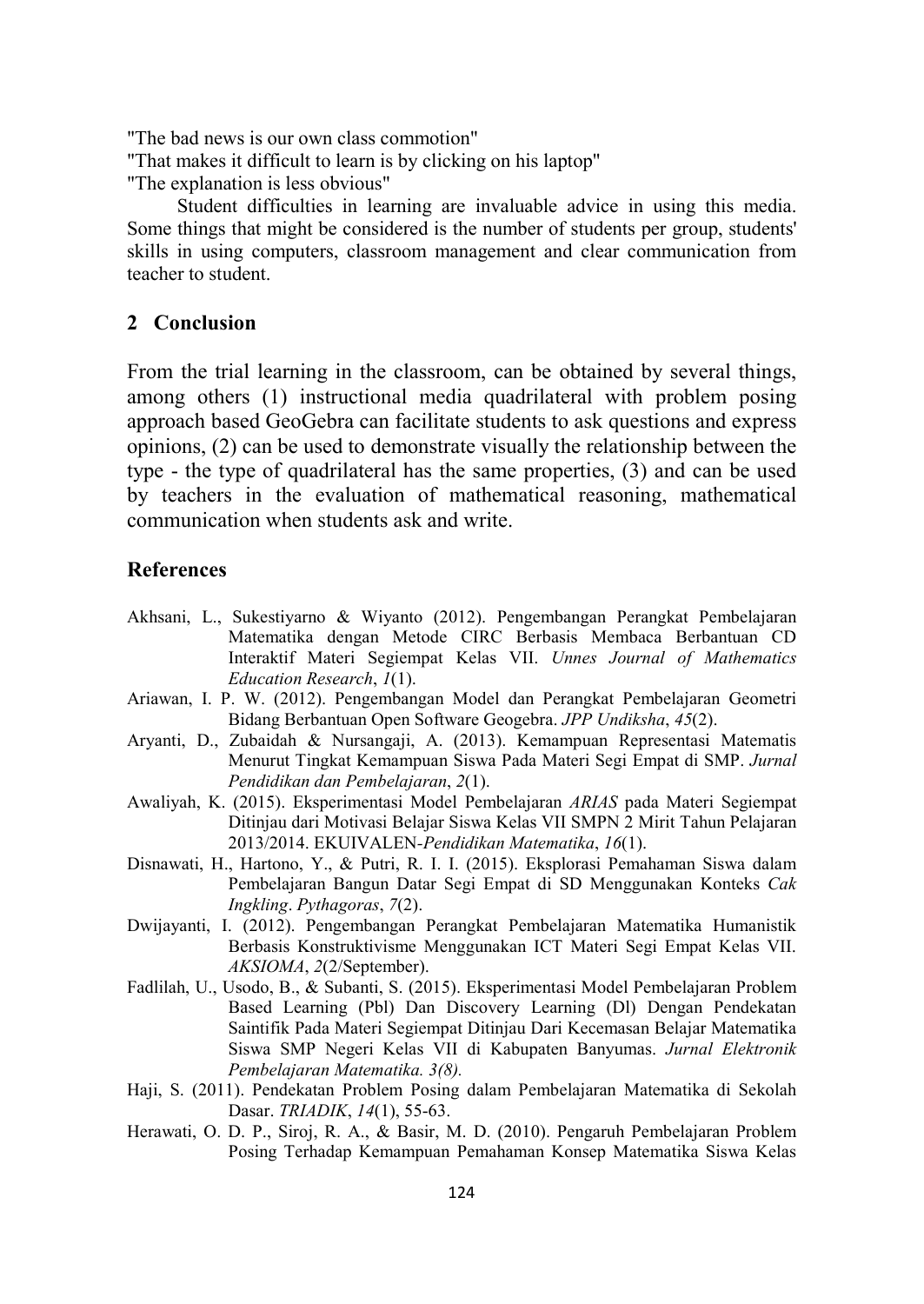XI IPA SMA Negeri 6 Palembang. Jurnal Pendidikan Matematika, 4(1), 70- 80.

- Hidayat, W. (2014). Eksperimentasi Pembelajaran Matematika Menggunakan Metode Problem Solving Materi Segitiga dan Segi Empat Terhadap Prestasi Belajar Siswa Kelas VII Semester II Mts Grogol Penatus Kabupaten Kebumen Tahun Pelajaran 2012/2013. EKUIVALEN-Pendidikan Matematika, 9(1).
- Indahwati, R. (2015). Penerapan Model Pembelajaran Diskusi Kelas Dengan Pemecahan Masalah Matematika Kontekstual Untuk Meningkatkan Kemampuan Berpikir Kritis Siswa Pada Materi Segi Empat Di Kelas VII SMP Negeri 4 Pamekasan. Jurnal Kependidikan Interaksi, 20(1)
- Mahmudi, A. (2010). Membelajarkan Geometri dengan Program GeoGebra. In Prosiding Seminar Nasional Matematika dan Pendidikan Matematika (2010): Peningkatan Kontribusi Penelitian dan Pembelajaran Matematika dalam Upaya Pembentukan Karakter Bangsa". Jurusan Pendidikan Matematika FMIPA UNY.
- Miftachudin, M., Budiyono, B., & Riyadi, R. (2015). Efektivitas Model Pembelajaran Two Stay Two Stray Dengan Tutor Sebaya dalam Pembelajaran Matematika pada Materi Bangun Datar Ditinjau dari Kecerdasan Majemuk Peserta Didik Kelas VII SMP Negeri di Kebumen Tahun Pelajaran 2013/2014. Jurnal Elektronik Pembelajaran Matematika. 3(3)
- Octavianti, F., Setiawan, T. B., & Trapsilasiwi, D. (2014). Penerapan Pembelajaran Kooperatif Tipe Team Assisted Individualization (TAI) untuk Meningkatkan Hasil Belajar pada Sub Pokok Bahasan Keliling dan Luas Bangun Segitiga dan Segi Empat Siswa Kelas VII D SMP Negeri 1 Ajung Semester Genap Tahun Ajaran 2012/2013. Pancaran Pendidikan, 3(1), 121-130.
- Putra, A. P. (2014). Eksperimentasi Pendekatan Pembelajaran Matematika Realistik (PMR) dan Pendekatan Pembelajaran Open Ended Pada Materi Segitiga dan Segiempat Ditinjau dari Gaya Kognitif Siswa Kelas VII SMP Negeri se-Kabupaten Pacitan. Numeracy, 1(2).
- Robiyana, A. (2013). Eksperimentasi Pembelajaran Matematika Menggunakan Model Problem Posing Materi Segitiga Kelas VII Semester Genap SMP Negeri 16 Purworejo Tahun Pelajaran 2011/2012. EKUIVALEN-Pendidikan Matematika,  $3(1)$ .
- Rumiah, T. & Darminto, B.P. (2015). Studi Komparasi Prestasi Siswa Antara Model Pembelajaran Reciprocal Teaching dan Direct Instruction dalam Materi Segiempat. EKUIVALEN-Pendidikan Matematika, 18(2).
- Saputro, B. A., Prayito, M., & Nursyahidah, F. (2015). Media Pembelajaran Geometri Menggunakan Pendekatan Pendidikan Matematika Realistik Berbasis GeoGebra. Kreano, Jurnal Matematika Kreatif-Inovatif, 6(1).
- Sasmi, F. D., Aima, Z. & Fitri, D.Y. (2014). Pengembangan LKS Berbasis Guided Discovery (Penemuan Terbimbing) pada Pokok Bahasan Bangun Datar Segi Empat Kelas VII Semester 2 Mts Lunto Kota Sawahlunto. Pendidikan Matematika, 4(2).
- Setyaningsih, A. Darminto, B.P. & Purwoko, R.Y. (2013). Eksperimentasi Model Pembelajaran Tipe NHT pada Pokok Bahasan Segi Empat Terhadap Prestasi Belajar Matematika Siswa Kelas VII Mts Negeri Prembun. EKUIVALEN-Pendidikan Matematika, 3(1).
- Sukayasa, S. (2014). Peningkatan Pemahaman Siswa SD Karunadipa Palu Terhadap Konsep Bangun-Bangun Segiempat Melalui Pembelajaran Model Pencapaian Konsep. Media Eksakta, 2(2).